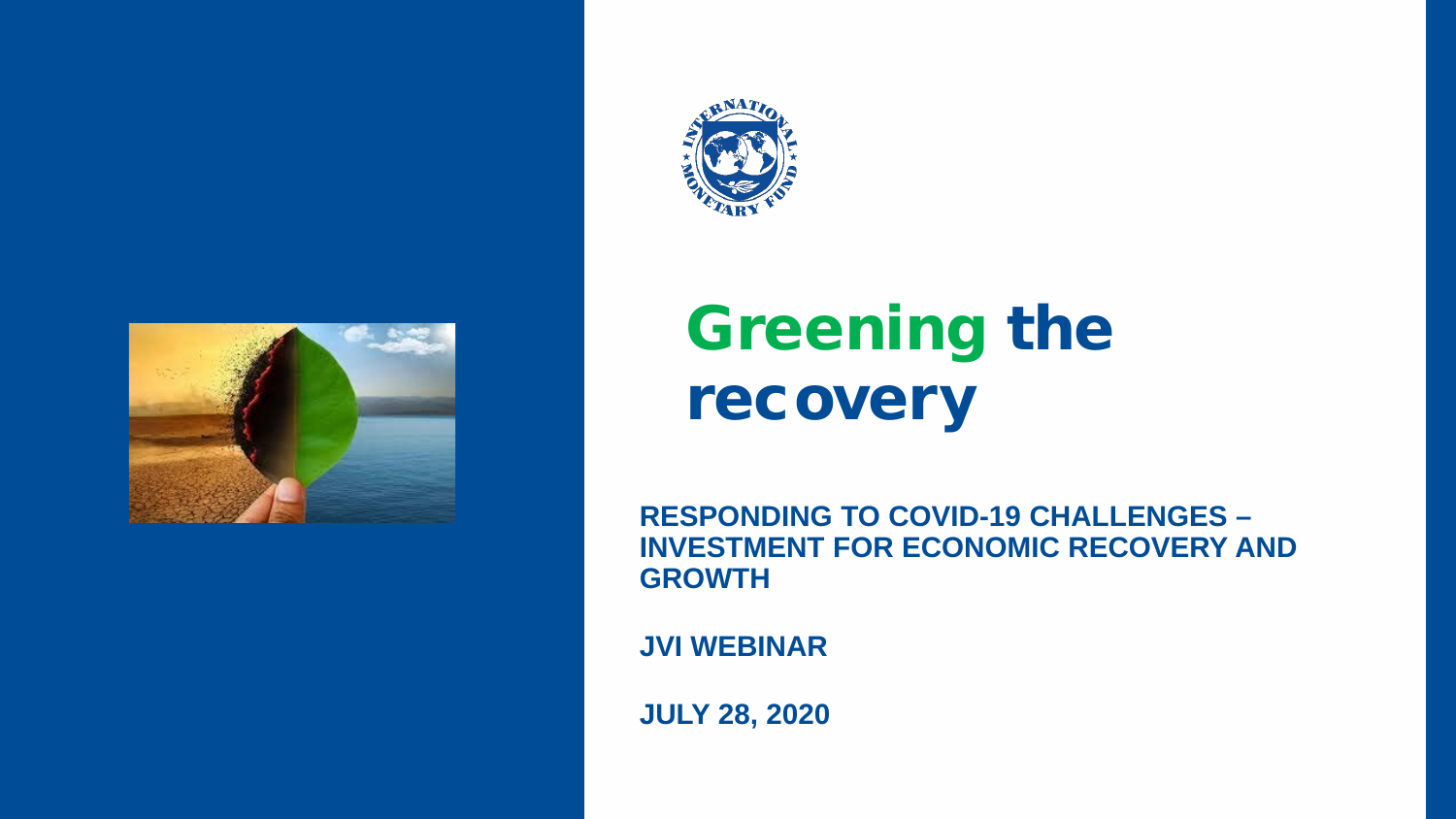

Note: The Mauna Loa Observatory is an atmospheric baseline station on the Mauna Loa volcano, on the island of Hawaii. It has continuously monitored atmospheric carbon dioxide levels since 1958. Sources: Dr. Pieter Tans, NOAA/ESRL (www.esrl.noaa.gov/gmd/ccgg/trends/) and Dr. Ralph Keeling, Scripps Institution of Oceanography (scrippsco2.ucsd.edu/), 2020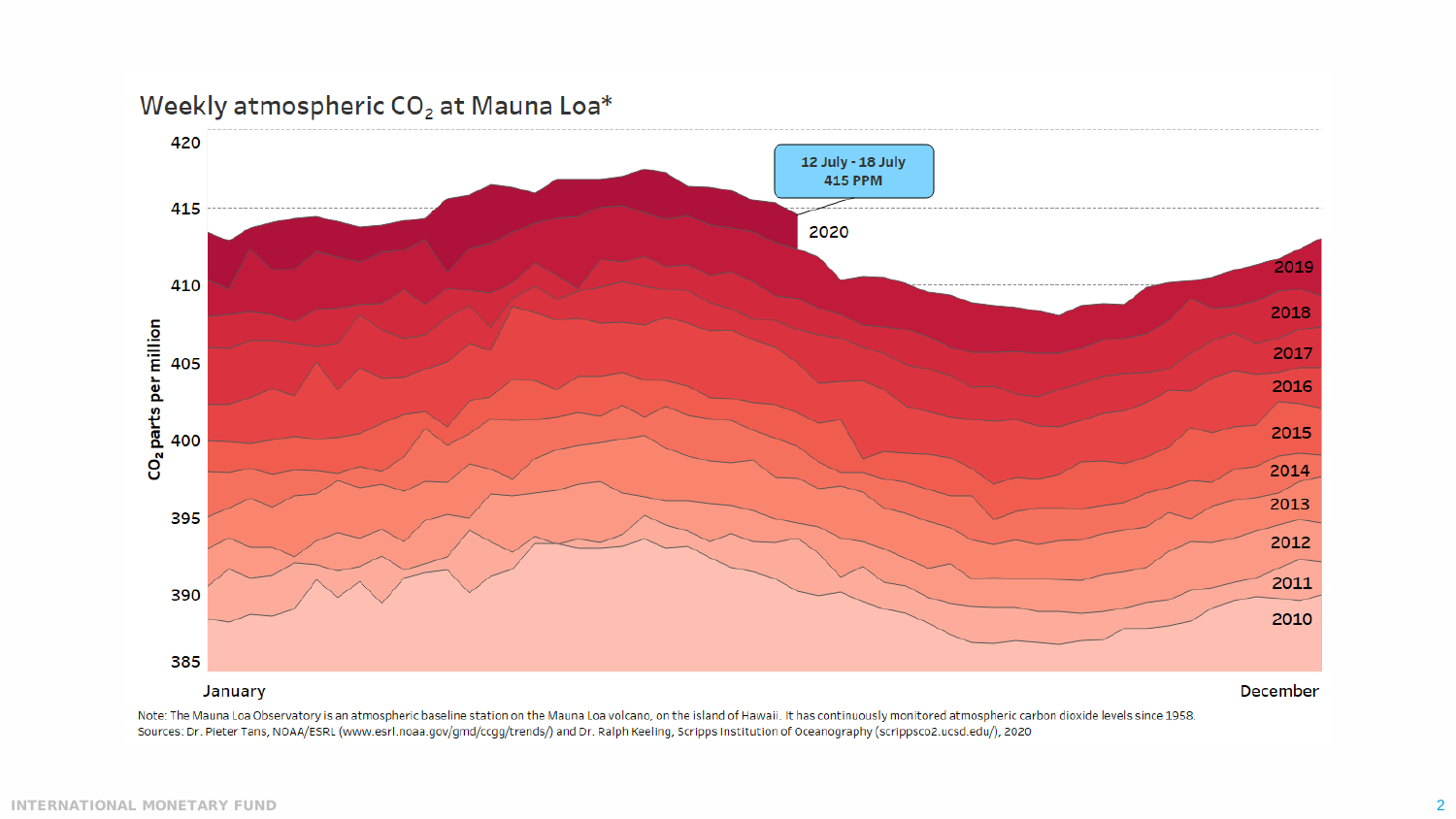#### **Motivation**

• The COVID crisis does not change the climate crisis

• Decisions taken to respond to the COVID crisis will shape climate for decades—for good or bad

• Policymakers should thus aim to create a green recovery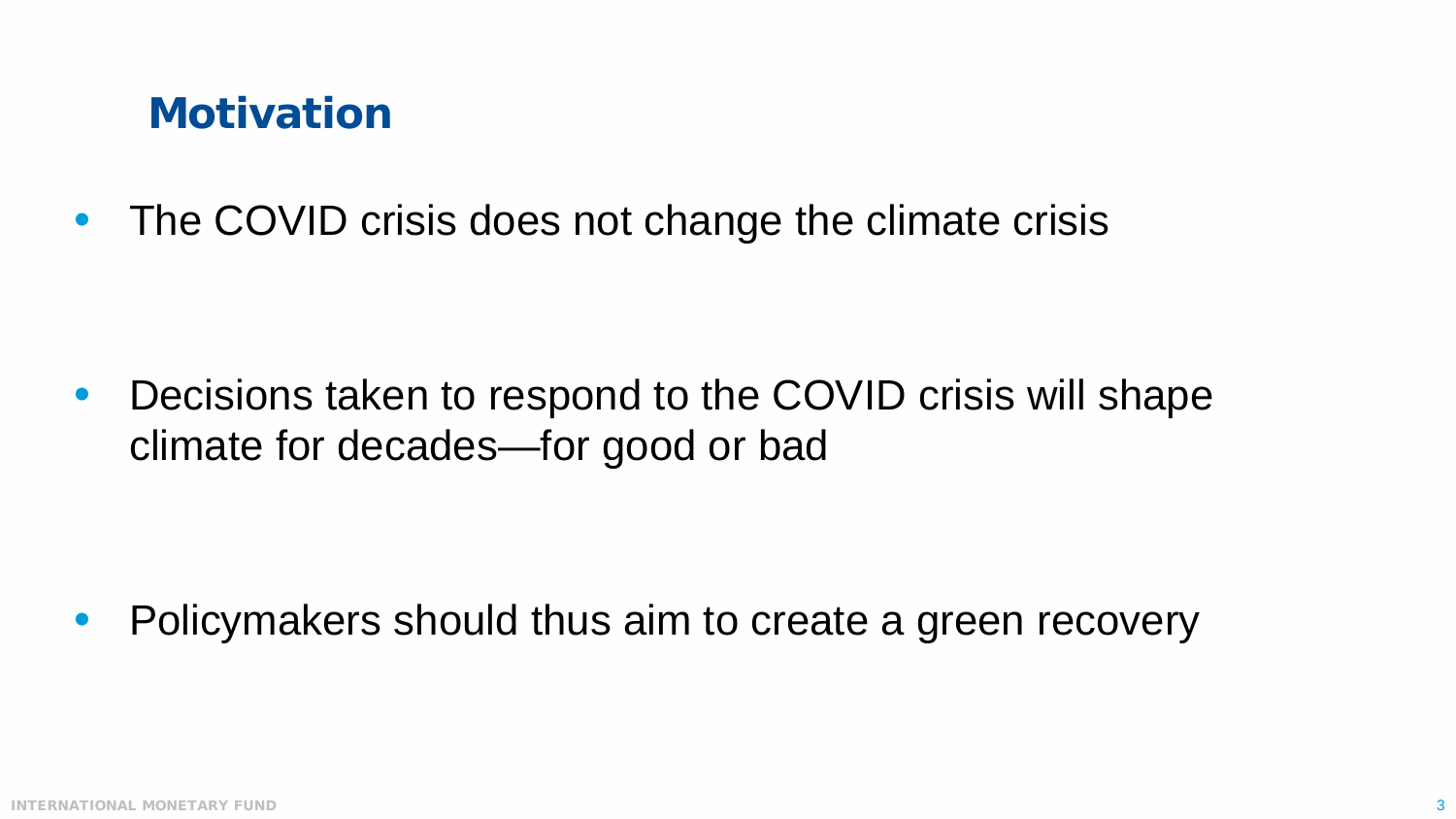## Principles

**1:** Assess the climate impact of support measures

**2:** Chose to support green, rather than brown, activities

**3** Make support to brown activities conditional on making progress on climate

**4:** Price carbon right

**5:** Make the financing green

**6:** Develop a new, ambitious, medium-term climate plan

**7:** Co-ordinate with, and support, others (eg price floor for large emitters)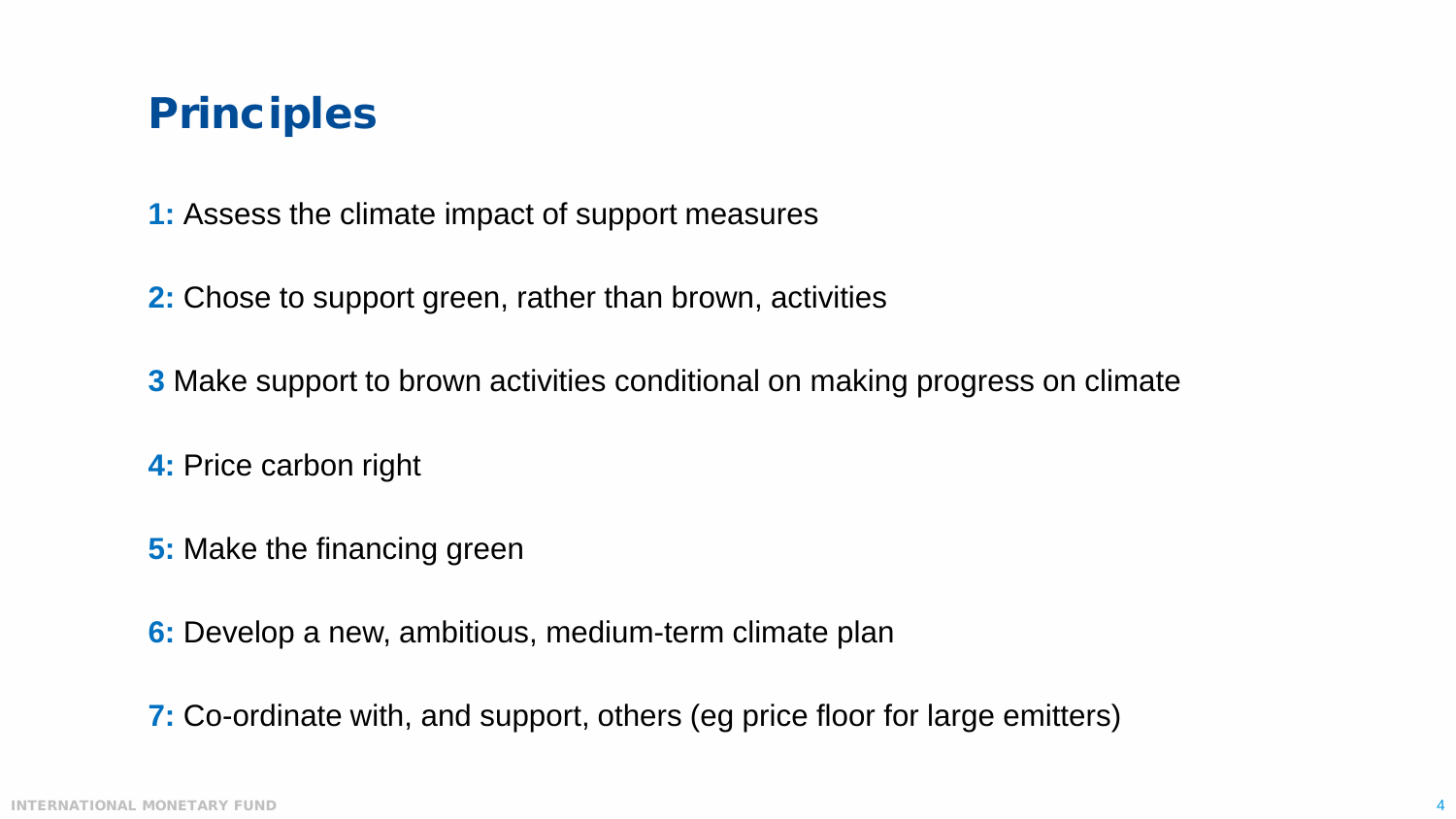## Dos and Don'ts

>Move towards effective carbon pricing, while assisting vulnerable >Direct support for zero-emissions technologies and infrastructure >Reform fossil fuel subsidies

≻Revive plans for 'shovel-ready' fossil fuel power plants

>Waive oil and gas industry environmental regulations >Bail out fossil fuel companies without conditions for zeroemission transition

>Financial incentives for zero-emission vehicles

>Direct investments in low-carbon public transport

>Roll back emission standards for cars

>Support to automobile companies without conditions for zeroemissions transition

> Conditional sector support for aviation industry and accelerated R&D efforts

 $\triangleright$  Roll back regulations and taxes (e.g. ticket taxes)



>Support uptake of efficient appliances and digital devices >Low-carbon technology R&D and pilot projects (e.g. steel and cement) >Roll back climate measures and regulation >Support for brown industry without conditions for zero-emission transition ≻Support for energy efficient retrofits of existing buildings >Build resilient infrastructure >Stimulus programs for new buildings without energy efficiency criteria >Large-scale landscape restoration and reforestation efforts  $\triangleright$  Roll back environmental regulations

>Dismantling enforcement of state protection for natural habitats

 $\bm{\mathsf{X}}$ 

 $\times$ 

**Energy** 

Land-based

transport &

mobility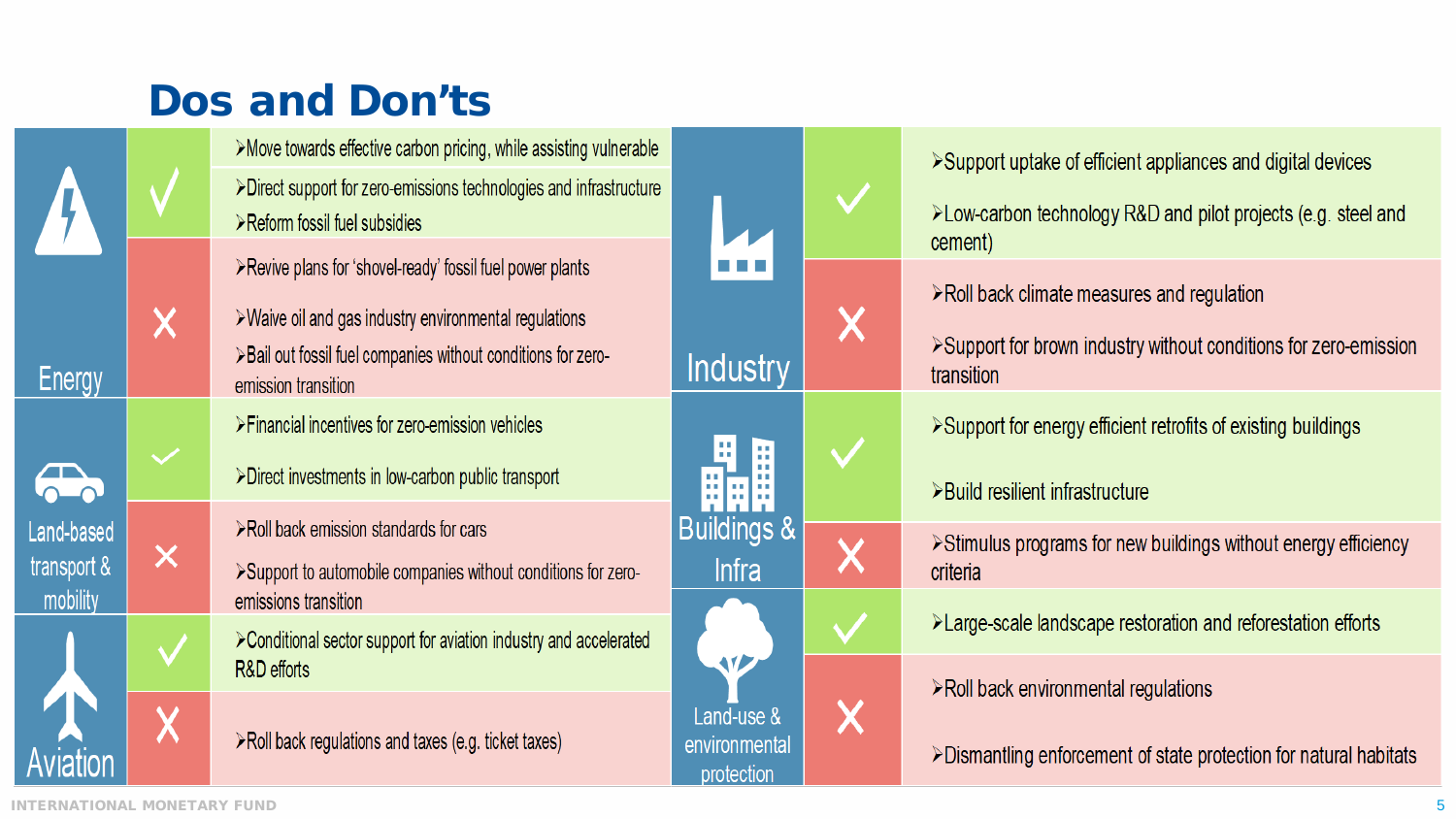# Suggestions for Country Authorities

- **Assess** the impact of recovery spending on climate change
- **Monitor** how green your country's response is and compare to others
- **Cover** in forthcoming Article IVs and non-RCF/RFI programs
- **Consider** FAD technical support:
	- ◆ Carbon pricing strategies
		- Mitigation tool (135 countries)—see 2019 Fiscal Monitor
		- $\checkmark$  Incidence analyses
	- ◆ Removing fossil fuel subsidies
		- $\checkmark$  Energy subsidies template (194 countries)
	- ◆Integrating climate into the budget process and public investment management assessment (PIMA)
	- ◆ Climate Change Policy Assessments
	- ◆ Article IV participation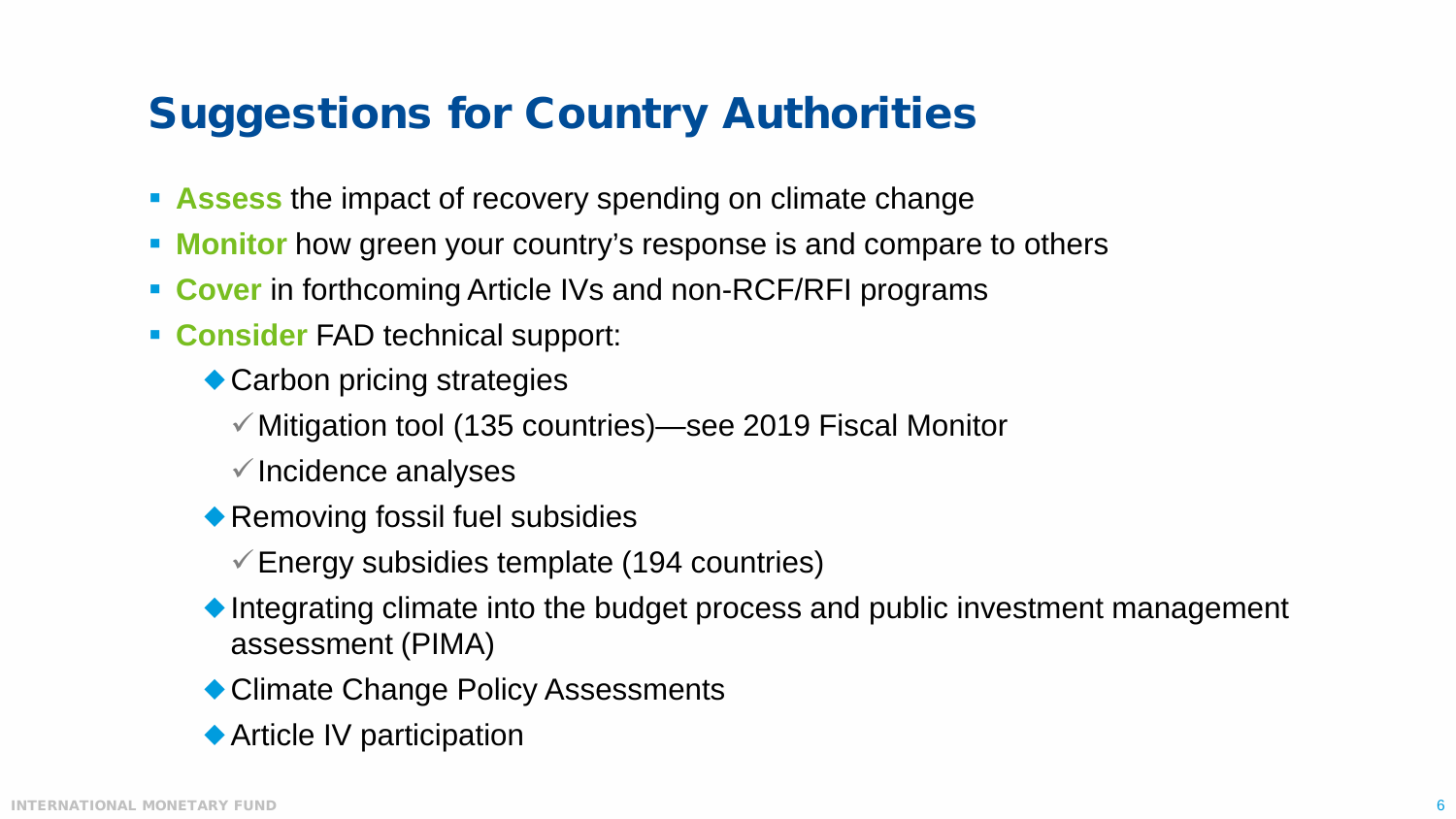#### Some references

■ Greening the Recovery—COVID series FAD note <https://www.imf.org/en/Publications/SPROLLs/covid19-special-notes>

**Fiscal Monitors on carbon pricing and COVID recovery** <https://www.imf.org/en/Publications/FM/Issues/2019/09/12/fiscal-monitor-october-2019> <https://www.imf.org/en/Publications/FM/Issues/2020/04/06/fiscal-monitor-april-2020>

 Will Covid-19 fiscal recovery packages accelerate or retard progress on climate change (Hepburn, O'Callaghan, Stern, Stiglitz, and Zenghelis) <http://www.lse.ac.uk/GranthamInstitute/news/building-back-better-a-net-zero-emissions-recovery/>

I llab spark series presentation "The Impact of COVID-19 on Climate Change Policies" (Batini, Benatiya, Grippa, Jobst, and Oman)

<http://www-intranet.imf.org/departments/ILU/Pages/SparkSeries.aspx>